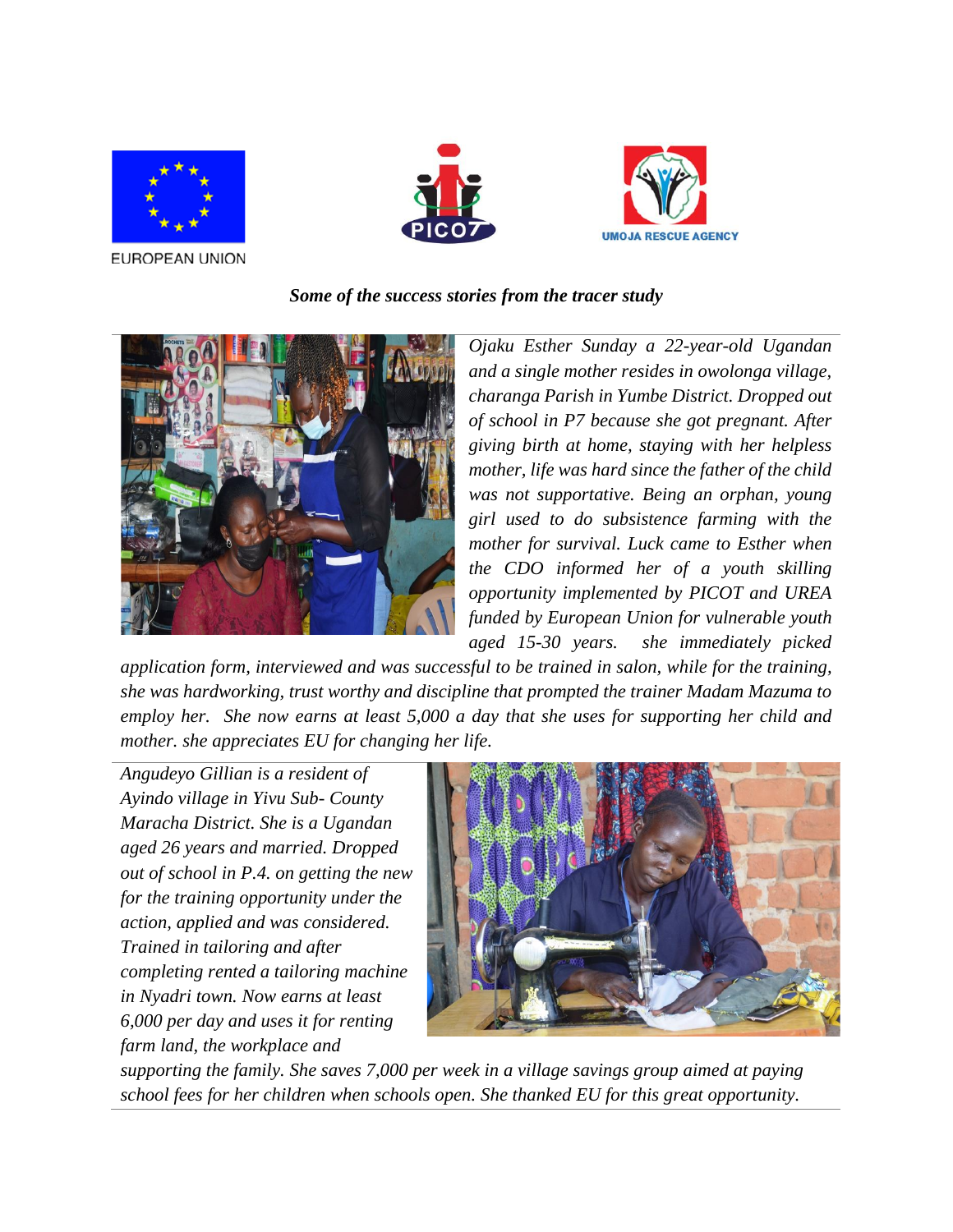*Pariyo Jackson an 18 year old was employed by his uncle in Oleba subcounty after the training. He said he now makes a minimum of 15,000 on a good day and gives it to his mother to save part and use the other to support the family and buy his basic needs. He thanks EU for this tremendous work since he was previous assumed a bad youth in the community. He plans to save money to build a house for himself.*



*Agasiru Rose 30 years old bought her own machine from selling her goats and opened her workshop in Maracha town. She earns 20,000 UGX on a good day to support her family*



*Drabe Emmanuel 24 years was employed by his former trainer. He makes at least 4,000 per day to support himself and the family*



*Winner Brenda 17-year-old busy making money in Happiness beauty salon Maracha after being employed by her former trainer. She makes at least 10,000 UGX per day uses it to buy her basic needs*



*Andama Thomas 21-year-old single now an engineer being contracted by people in Maracha and training fellow youth*